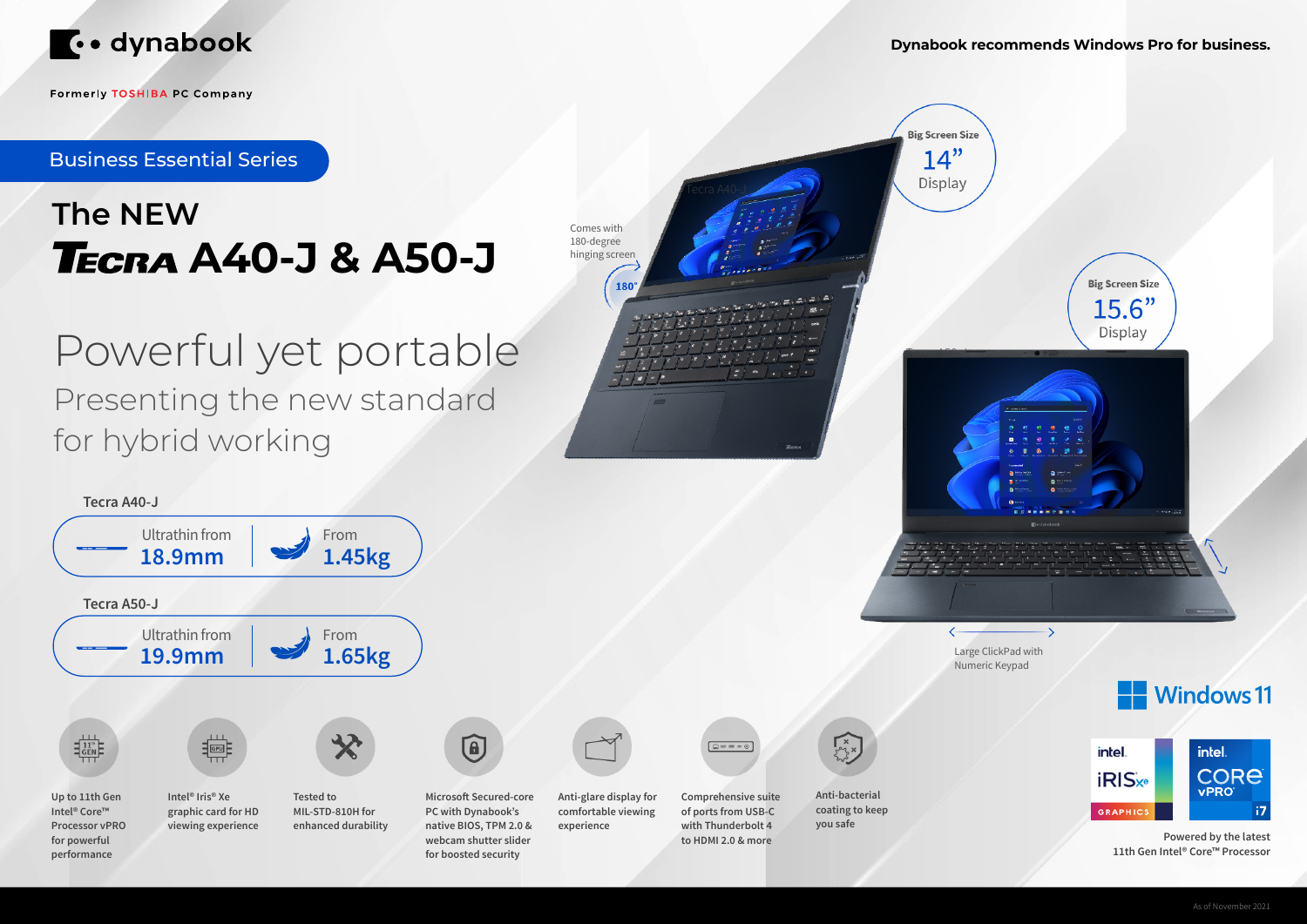

#### Formerly TOSHIBA PC Company

C. dynabook

# **Highlights**

#### Powerful Performance for Unrivalled Productivity

Powered by the latest 28W 11th Gen Intel® Core™ processor and Intel® Iris Xe graphics, the Tecra A40-J and Tecra A50-J deliver exceptional performance to boost work productivity. This new standard of business laptop is also equipped with speedy SSD drives of up to 1TB and up to 32GB of DDR4 RAM in two configurable slots to drive peak performance. With dual fans and rubber foot along the width of the device, the laptops operate efficiently and quietly with optimal airflow for maximised performance.

#### Fully-loaded Connectivity

Work from anywhere comfortably without the need for additional hubs or ports. The Tecra A40-J and Tecra A50-J comes fully loaded with a comprehensive suite of ports from USB 3.2, Gigabit LAN, HDMI 2.0, WiFi 6, ultra-fast USB Type-C ports with Thunderbolt™ 4 to support data transfer, power delivery and display port, micro SD card slot, and DC-in port. The laptops also come up with HD webcam with privacy shutter, dual Cortana-ready near-field microphones and high quality stereo speakers with DTS audio processing. This seamless, adapter-free wired connectivity empowers business mobility and for modern professionals to truly work on-the-go.

#### Keeping Bacteria at Bay

The Tecra A40-J and Tecra A50-J are painted with Anti-bacterial coating that is tested to Japanese Industrial Standard Z 2801:2010, to a level of 99.9\*, so modern professionals working on-the-go are assured that the surfaces of these laptops will not a breeding ground for bacteria.

#### Unbelievably Secure

Tecra A40-J and Tecra A50-J provide enterprise-grade security with Trusted Platform Module 2.0, security lock slot, webcam shutter slider, along side optional add-on items from fingerprint reader, SmartCard reader to IR Webcam with Face Authentication for all-round security. Dynabook is also the only major laptop brand that writes its own BIOS, providing an additional layer of an incredibly secure foundation to protect business-critical data.



#### Engineered for Uptime

Tested to MIL-STD-810H, modern professionals can have the peace of mind when working out from the office. Both Tecra A40-J and Tecra A50-J have also undergone the Highly Accelerated Life Test (HALT) and other stress tests from drop, temperature, humidity, vibration, and shock across the lightweight chassis, hinge, keyboard, and ports to deliver a perfect blend of rigidity and flexibility. The Tecra A40-J and Tecra A50-J are also built with a quick charge feature that recharges from 0% to 40% in just 30 minutes to reduce downtime.

#### Work in Comfort and Style

Built with anti-glare display for maximised eye comfort on a 14" and 15.6" display, the laptops are also equipped with large keyboard and Clickpad/ Securepad for a holistic typing experience. With slim bezels and 180-degree hinge, the Tecra A40-J and Tecra A50-J are built to be compact yet flexible for any work situation. Both laptops bring on the style with its Mystic Blue chassis, diamond-cut logo, and raised wave detail to stand out from the crowd and work in style.

#### **Dynabook recommends Windows Pro for business.**